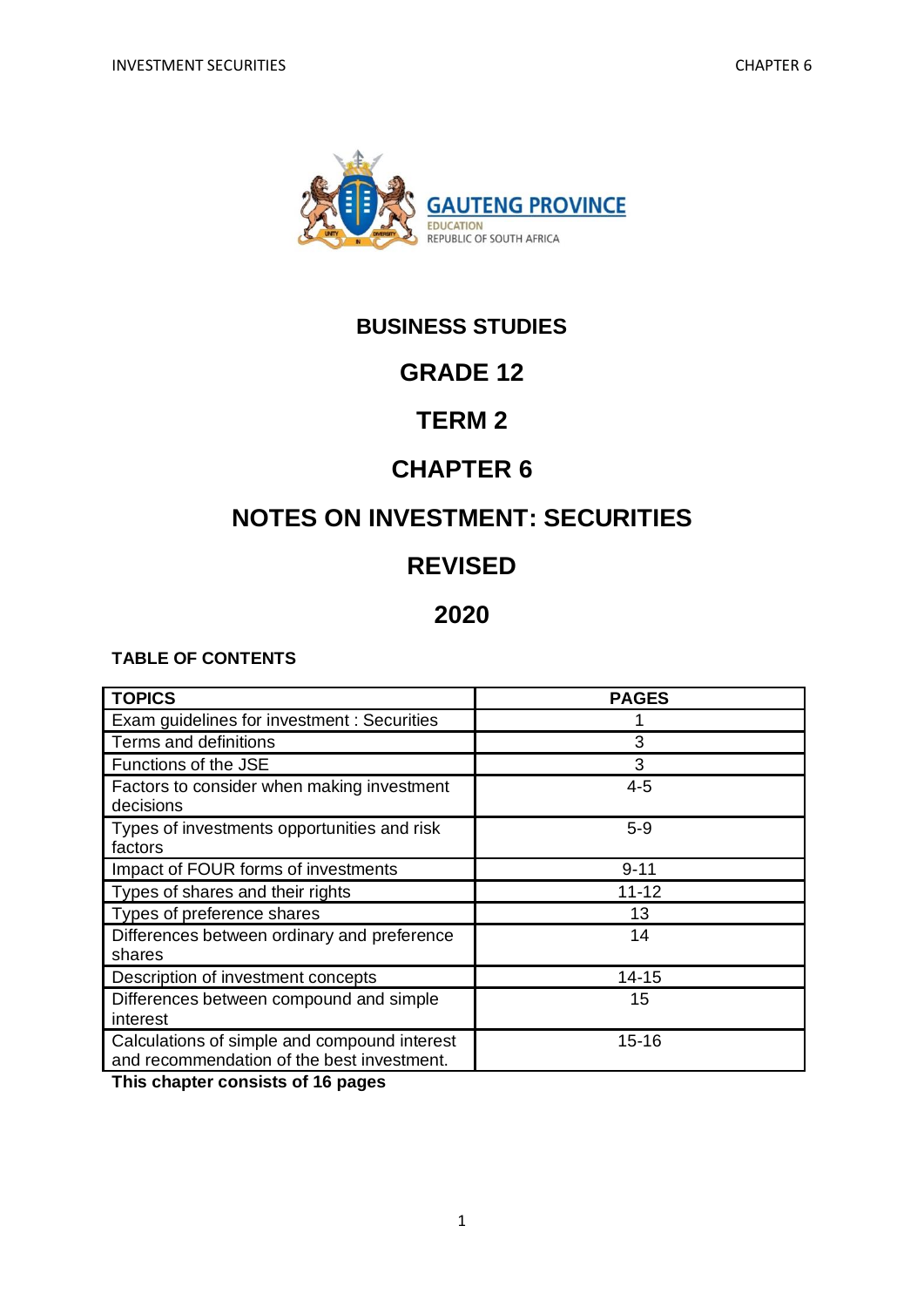### **CONTENT DETAILS FOR TEACHING, LEARNING AND ASSESSMENT PURPOSES**

#### **Learners must be able to:**

- Outline/Explain/Discuss the functions of the JSE.
- Investigate a range of available business investment opportunities.
- Outline/Mention/Describe/Explain/Discuss the following factors that should be considered when making investment decisions:
	- o Return of investment (ROI)
	- o Risk
	- o Investment term/period
	- o Inflation rate
	- o Taxation
	- o Liquidity
	- o Personal budget
	- o Investment planning factors
	- o Volatility/Fluctuations on investment markets
- Explain/Discuss the various types of investments opportunities e.g. fixed property, stokvels, managed portfolio, venture capital etc.
- Explain the risk factor of each type of investment opportunity.
- Explain/Discuss/Analyse/Evaluate (positives/advantages and/or negatives
- /disadvantages) of the following forms of investment:
	- o Government/RSA retail savings bonds
	- o Unit trusts
	- o Shares
	- o Fixed deposit
	- o Identify the following types of shares from given scenarios/statement:
	- o Ordinary shares
	- o Preference shares
	- o Bonus shares
	- o Founders shares
- Name/Outline/Explain/Discuss types of preference shares.
- Outline/Mention the rights of ordinary and preference shareholders.
- Identify types of preference shares from given scenarios/statements.
- Differentiate/Distinguish between ordinary and preference shares.
- Define/Explain the meaning of debentures, dividends, capital gain, simple interest, compound interest.
- Differentiate/Distinguish between simple interest and compound interest.
- Calculate simple and compound interest from given scenarios.
- Recommend the best investment option based on the calculations.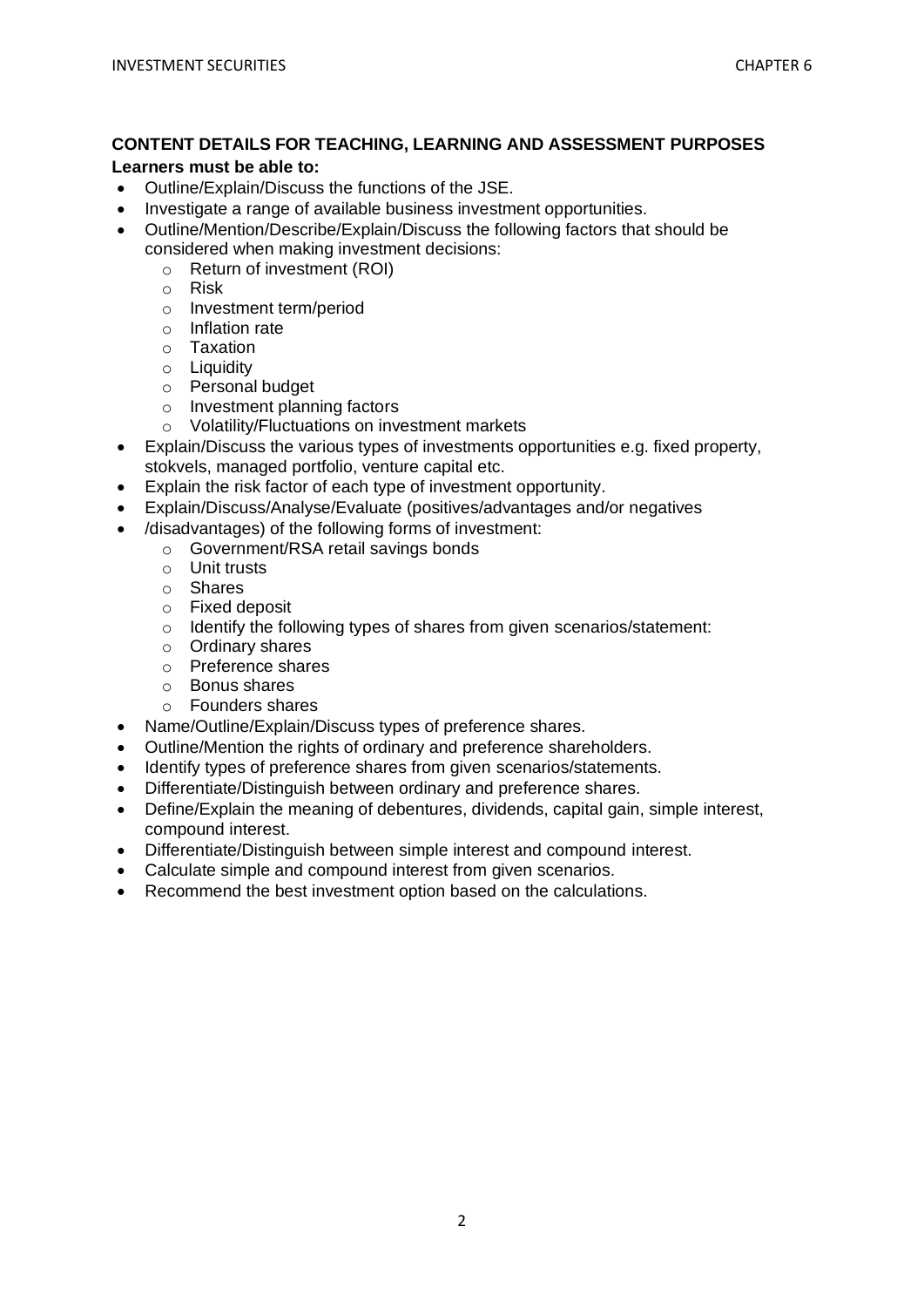## **Terms and definitions**

| Term                                         | <b>Definition</b>                                                                                                                             |
|----------------------------------------------|-----------------------------------------------------------------------------------------------------------------------------------------------|
| Investment                                   | Investing/Saving money in order to yield better returns.                                                                                      |
| JSE/Johannesburg<br><b>Security Exchange</b> | Is a formal market, trading in shares, comprising of all the public<br>companies that have been listed.                                       |
| Share                                        | It gives investors the opportunity to obtain a part ownership of a<br>company.                                                                |
| Capital Market /<br>securities market        | It is the market for securities/shares where companies and the<br>government can raise long-term funds.                                       |
| Short term investment                        | An investment for a period shorter than one year.                                                                                             |
| Long term investment                         | An investment for a period for longer than one year.                                                                                          |
| <b>Fixed rate</b>                            | The rate of return stays the same for the period of time.                                                                                     |
| Accumulated                                  | Interest earned over the investment period.                                                                                                   |
| Simple interest                              | Calculated on the original/principal amount invested.                                                                                         |
| Compound interest                            | Calculated each period on the original/principal amount including<br>all interest accumulated during past periods.                            |
| <b>Risk</b>                                  | Refers to the chance that the invested amount may reduce in<br>value/lost in total over a period of time, due to unforeseen<br>circumstances. |

## **1 Functions of the JSE**

- Gives opportunities to financial institutions such as insurance companies to invest their funds in shares.
- Serves as a barometer/indicator of economic conditions in South Africa.
- Keeps investors informed on share prices by publishing the share prices daily.
- Acts as a link between investors and public companies.
- Shares are valued and assessed by experts.
- Small investors are invited to take part in the economy of the country through the buying/selling of shares.
- Venture capital market is made available on the open market.
- Orderly market for securities serves as a disciplined market for securities.
- Encourages new investments.
- Mobilises the funds of insurance companies and other institutions.
- Raises primary capital.
- Regulates the market for dealing with shares.
- Plans, researches and advises on investment possibilities.
- Ensures that the market operates in a transparent manner.
- Provides protection for investors.
- Encourages short-term investment.
- Facilitates electronic trading of shares/STRATE.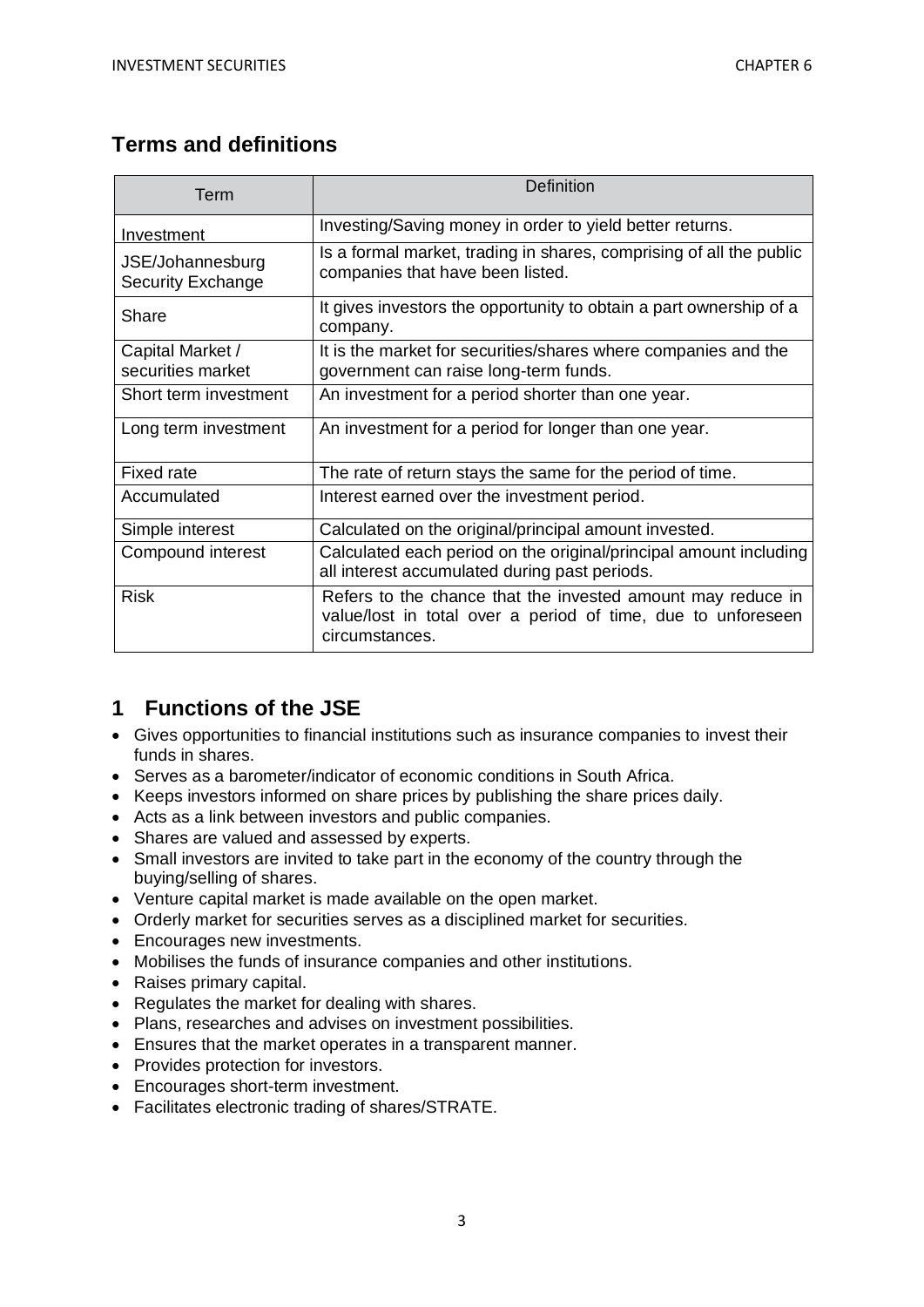## **2 Factors that should be considered when making investment decisions**

- o Return of investment (ROI)
- o Risk
- o Investment term/period
- o Inflation rate
- o Taxation
- o Liquidity
- o Personal budget
- o Investment planning factors
- o Volatility/Fluctuations on investment markets

## **2.1 Explanation of investment decisions**

## **Return on investment**

- Refers to income from the investment, namely interest/dividends/increased capital growth on the original amount invested.
- High risk investments yield higher returns.
- Generally, there will be a direct link between risk and return.
- The return should be expressed as net after-tax gains on the investment.
- Returns can be in the form of capital gains where the asset appreciates in value over time.

## **Risk**

- Shares have low/medium risk over a longer investment period.
- Shares with higher risks have a greater potential for higher returns.
- Ordinary shares have the highest risk as the investor may lose the full/part of the investment when the company is dissolved/bankrupt/liquidated.
- Preference shareholders' risk is lower, as they have preferential claims on the assets of the liquidated company/may receive some compensation before ordinary shareholders.
- Share prices are linked to factors that investors cannot control, e.g. economic conditions/ operational success of the company, etc.
- Share prices are volatile/unstable/unpredictable/may increase/ decrease sharply within hours which contribute to the uncertainty of the value of an investment in shares on the short term.

## **Investment period**

- This refers to the duration of the investment which may influence the return on investment.
- The longer the investment period the higher the returns.
- The investment period will depend on an investor's personal needs.
- Short term investments enable investors to access their money on a short period if needed.
- The investment period can be short, medium and/or long term depending on the investors' needs.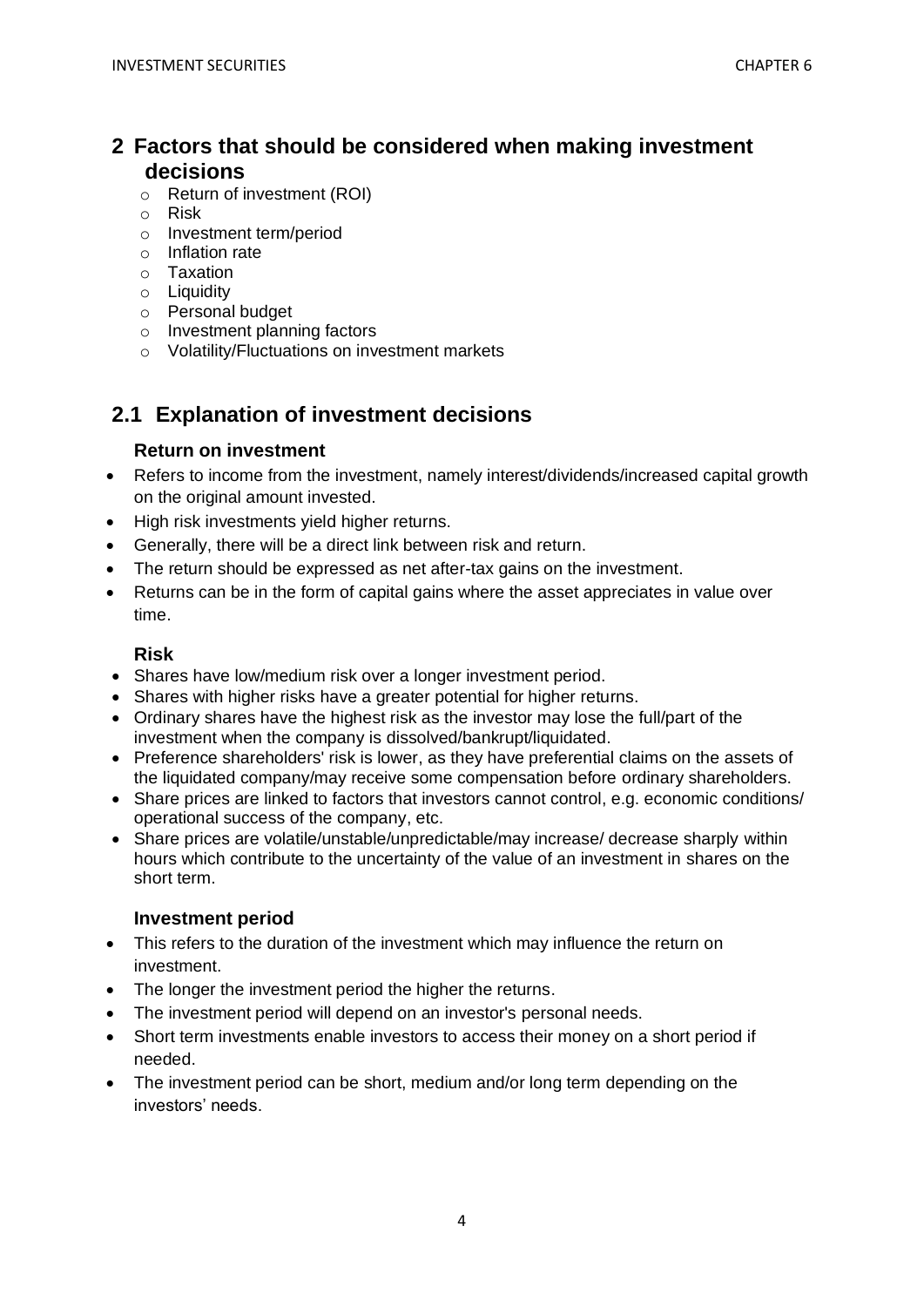### **Inflation rate**

- People are affected by a high inflation rate, because their money/purchasing power decreases.
- The return on investment should be higher than the inflation rate.
- Inflation has a positive effect on some investments such as property/shares where the income will increase as inflation increases.

### **Personal budgets**

- Investors can determine the amount of surplus money that can be invested.
- Investors must budget for unforeseen costs.
- Budget should provide for contingency plans/investments/savings.

### **Liquidity**

- An amount could be invested in a type of investment that can easily be converted to cash.
- It is used to describe the ease and speed with which investors can convert an investment into cash.
- Example: an investment in a savings account/unit trust will be easier to convert into cash than an investment in a fixed deposit which is usually deposited for a fixed period of time.

## **Taxation**

- A good investment will yield good after-tax returns.
- Income tax implications must be considered in order to ensure a high net after-tax return.
- Tax rates are not necessarily the same for different investments.

### **Investment planning factors**

- Investors should always consider the safest possible investment opportunities.
- Some investments offer a low income on invested capital, but it could be a safer investment than one that promises a higher income.
- Examine opportunities with a history of good return.
- Divide investments between various investment options.
- The method of calculating the interest/return on investment should be considered.

#### **Volatility/Fluctuations on investment markets**

- Fluctuation in national and international economic trends should be considered.
- The level of volatility will determine the amount of returns.

## **3 Types of investments opportunities and risk factors**

#### **Fixed Property**

- Buying a house/piece of land is usually suitable as a long term investment only.
- Large fees/taxes are payable on these transactions, so property cannot be bought/sold every year.
- Return on property is earned in the form of rental/sales/capital gains at a higher price than what it was bought for (including the transfer costs and taxes).
- The location/size of the property may also influence the growth in value over time.

#### **Risk**

- Low risk over a long term.
- Risk may be determined by economic conditions and may influence the value of property.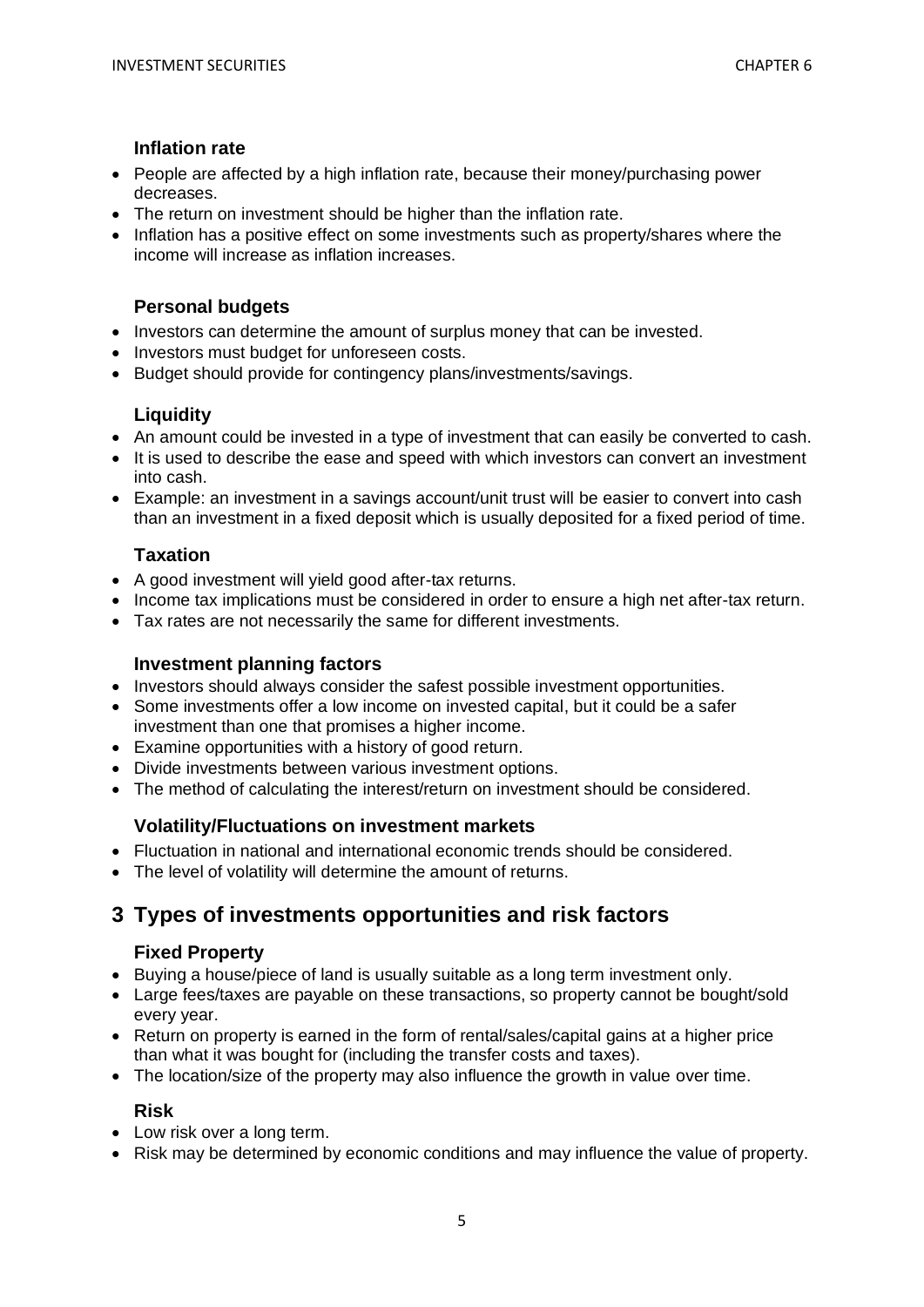### **Mutual funds/Stokvels**

- It is an informal savings scheme to which a relatively small group of people contribute.
- Each member takes a turn to draw from the scheme/fund/stokvels for their own personal gain.
- No/Small return on investment, as contributions are distributed monthly to one of the members.
- It encourages people to save each month for a specific reason.
- Banking fees are shared by the members, resulting in low cost of investment per member.
- In times when it is hard to get bank loans, stokvel pay-outs may come in handy.
- A stokvel is usually managed by a trustworthy chairman/treasurer, who will be responsible for keeping records and managing the bank account.
- Members usually discuss how the money will be invested and agree on the risks they are willing to take.

## **Risk**

- Schemers who claim to be running stokvels may actually be running illegal pyramid schemes and pay-outs may not be possible as cash has run out/members may lose their savings.
- Money in a savings account is a safe investment, but with low interest rates/the returns are low.

## **Managed portfolio**

- An investor instructs a financial institution/bank/financial advisor to manage his/her various investments/assets in one portfolio.
- If the portfolio does not perform well/as expected, the portfolio/parts thereof may be changed with/without informing the investor.

#### **Risk**

- Risk is lower over a longer term/period.
- Investments are made in various sectors/companies, therefore the risk is spread and better managed by the portfolio manager.
- Money is usually invested in the capital market and unforeseen circumstances may impact negatively on the value of the portfolio on the short term/High risk over the short term.

#### **Fixed deposit**

- It is a very conservative method of investment at a fixed rate for a fixed period/at a financial institution/bank.
- Money cannot be withdrawn/added during the period of the deposit.
- Investors have to be certain that they will not access/need the money for the period of the deposit.

#### **Risk**

- Very low as the investor will receive what was promised.
- As the interest rate is usually fixed, the return will not be affected by market fluctuations.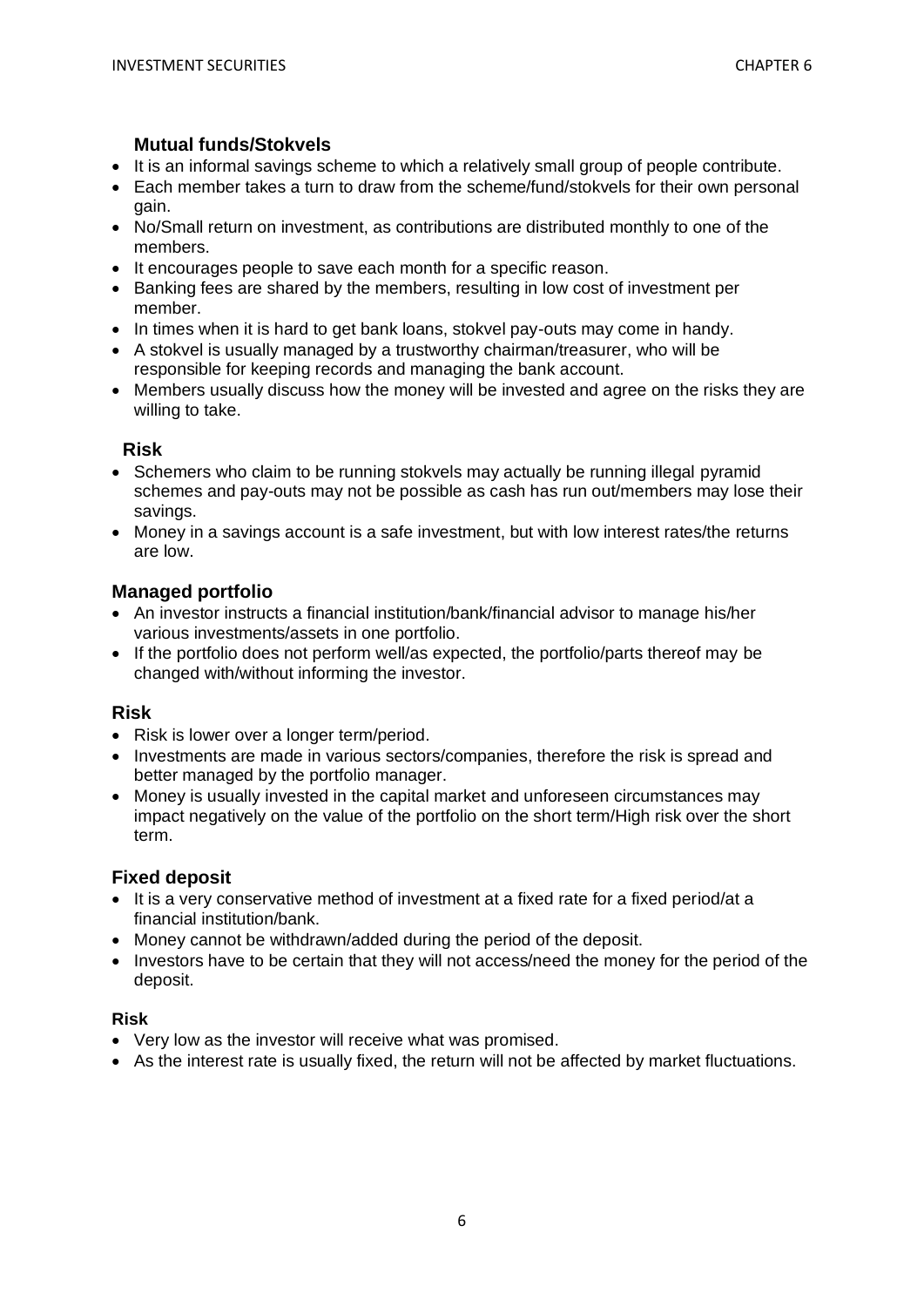### **32-day notice accounts/Call Deposits**

- Money is invested at a fixed rate, although withdrawals may be made provided the bank is given 32 days' notice of the withdrawal.
- It earns more interest than a current/cheque/savings account, but less interest than a fixed deposit.

#### **Risk**

- Low risk, as investment plus interest will be paid out on the maturity date of investment.
- Interest is calculated on the daily balance, accelerating the value/return on the investment/lowering the risk.
- Interest rate may fluctuate with market conditions, increasing the risk.

### **Debentures**

- It is issued to raise borrowed capital from the public.
- The lender/debenture holder agrees to lend money to the company on certain conditions for a certain period.
- Debenture holders are creditors, as the company is liable to repay the amount of the debentures.
- Most types of debentures can be traded on the JSE.
- Debenture holders receive annual interest payments based on the terms/ amount of debentures held.

### **Risk**

- Debentures have a low risk as they need to be paid pack.
- Companies are liable to repay the amount of the debenture plus interest, which decrease the risk for the investor.
- Investors may earn a steady income in the form of interest while preserving their principal amount.

## **Business Ventures/Venture capital**

- Venture capital is given by an investor/businesses to start up/expand a business in return to have a share in the new/expanded business.
- Investor(s) should know the type of business/market/economic conditions before a business is bought/started.
- Buying a franchise/existing businesses will be successful, if the investors has done proper research/understand exactly what he/she is investing in.

## **Risk**

- High risk for the investor(s), if research is not properly done.
- Inexperienced business owners that make wrong business decisions may experience big losses/closing down of an existing business.

#### **Endowment/Life insurance policies/Retirement Annuities**

- A monthly payment is paid to an insurance company with the expectancy of receiving a pre-determined amount on a date in the future.
- To provide for a future expenses/give peace of mind to the dependants of the insured.

#### **Risk**

- Low risk, as the insured amount will be paid out regardless of circumstances.
- Only the closing down/bankruptcy of the insurance company may result in losing the monthly contributions made up to the close down date.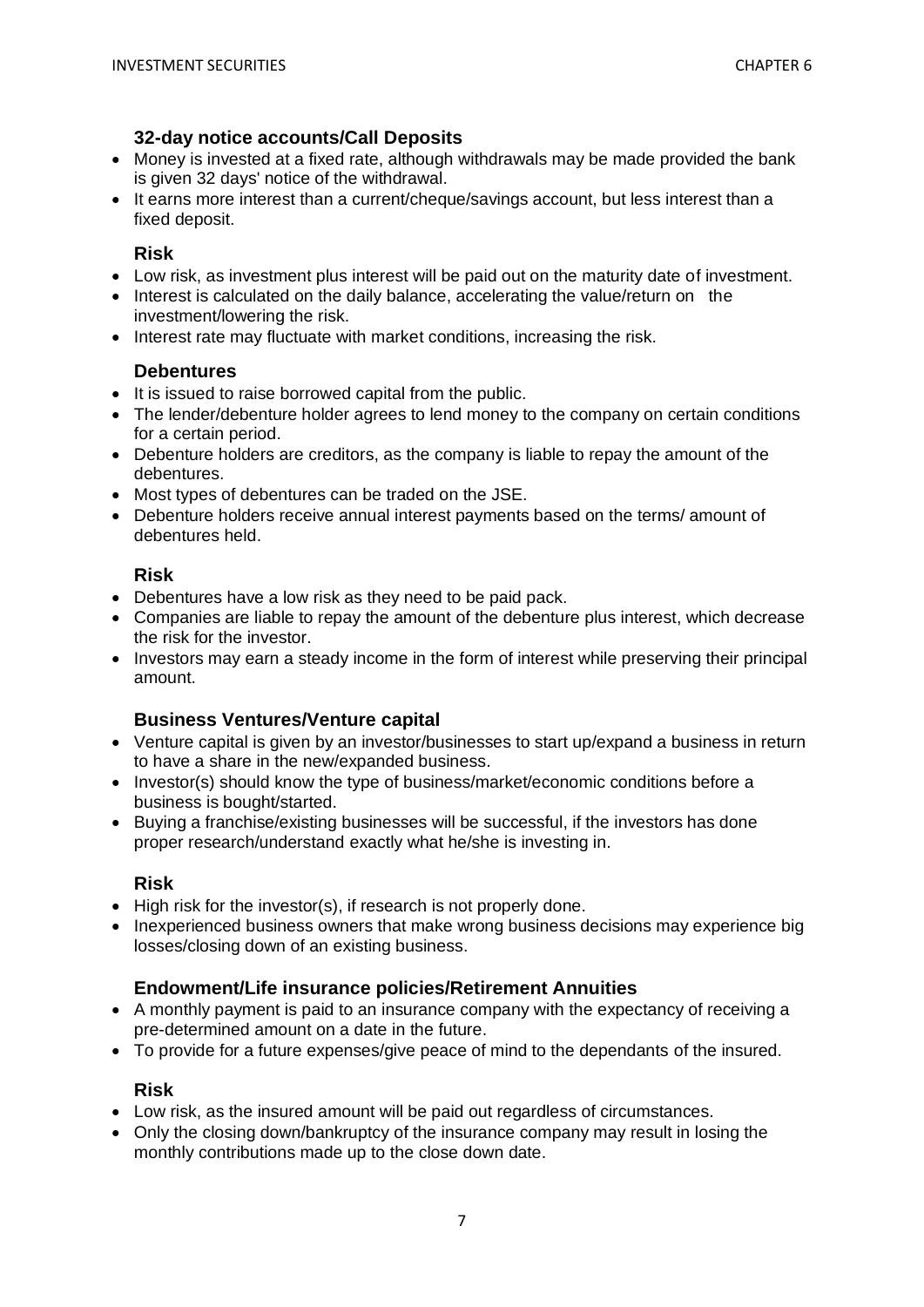#### **Unit trusts**

- It is a collection of investment options/methods made up of shares in different companies.
- The investments of a number of investors are pooled together in a unit trust fund, managed by a fund/portfolio manager/expert.
- Can be bought directly from the accredited service providers.

## **Risk**

- Investment may be made in high and low risk shares, which spread the risk throughout the fund and lowers the risk for all the investors/fund members.
- Fund managers are able to manage the risk level of the fund on behalf of the investors.

## **Shares**

- Companies sell/issue portions of its ownership to shareholders in the form of shares on the open market to obtain capital/funds to operate its core business.
- Shares give the holder one vote per share and the right to receive a dividend (portion of the profit).
- Companies do not have to repay share capital and is therefore risk avoiding capital.
- Shares of listed companies are traded on the JSE.
- Shares can be bought/sold through stock/share brokers to whom a brokerage/fee will be paid by the investor.
- Types of shares differ with respect to the claims to profits/dividends/voting rights/claims to assets should the company be liquidated.
- Ordinary shares can be divided into different types, e.g. blue chip/bonus/ growth/income/defensive shares.
- Ordinary shares have no special rights or restrictions and may yield/earn higher dividends, but also have higher risk.
- Types of preference shares are cumulative/non-cumulative/participating/nonparticipating/redeemable/non-redeemable/convertible/non-convertible shares.
- Preference shareholders mostly receive a fixed dividend and are paid before other shareholders.

## **Risk**

- Shares have low/medium risk over a long term/investment period.
- Ordinary shares have the highest risk as the investor may lose the full or part of the investment when the company is dissolved/bankrupt/liquidated.
- Preference shareholders' risk is lower, as they have preferential claims on the assets of the liquidated company/may receive some compensation before ordinary shareholders.
- Share prices are linked to factors that investors cannot control, e.g. economic conditions, operational success of the company, etc.
- Share prices are volatile/unstable/unpredictable/share values may increase/ decrease sharply within hours which contribute to the uncertainty of the value of an investment on the short term.

## **RSA Retail Savings Bonds**

- To encourage saving, the SA Government offers SA citizens the opportunity to invest in saving bonds.
- Two different types of bonds are available, i.e. fixed rate/inflation linked retail savings bonds.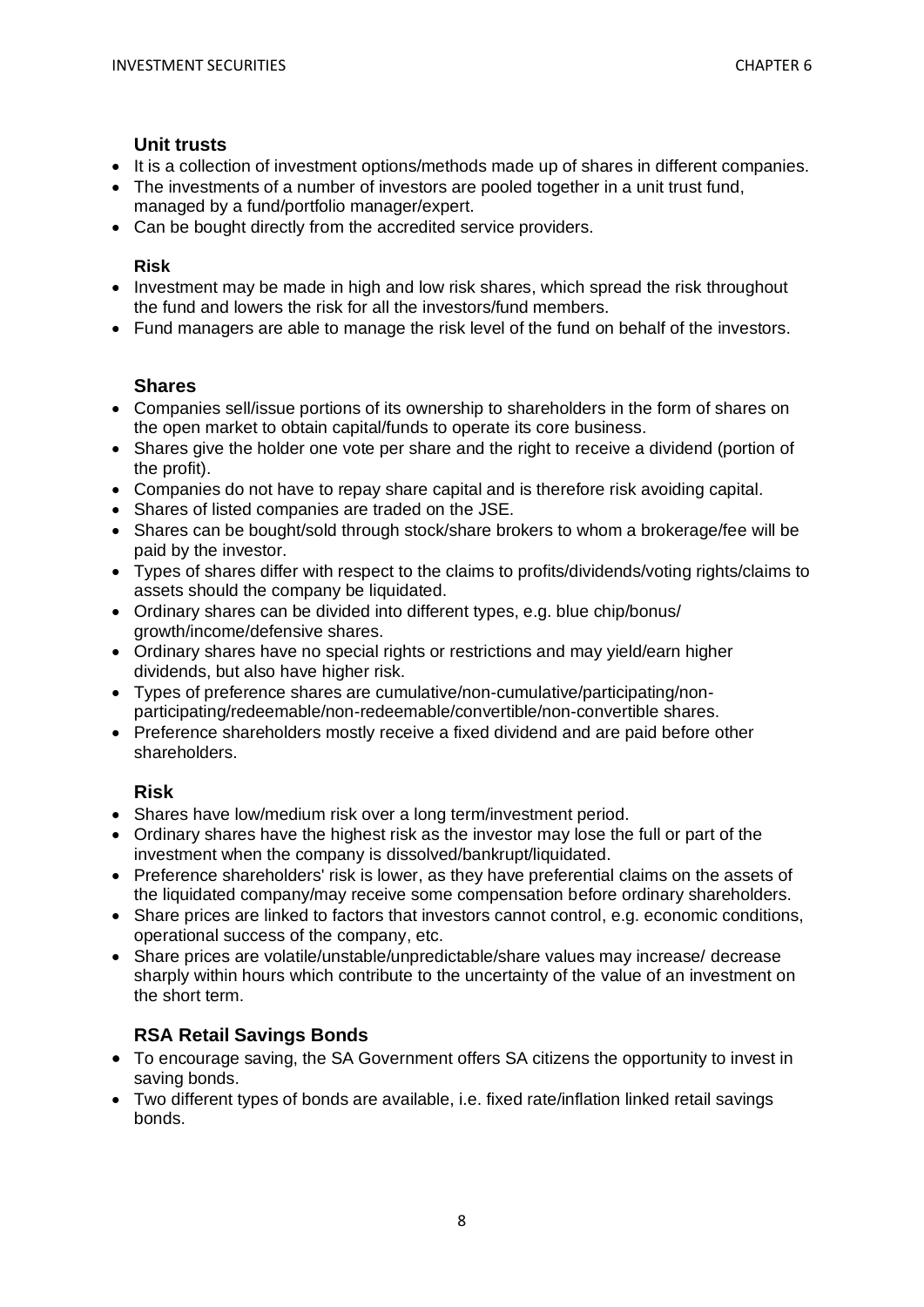- A market related interest rate is determined when investment is made and remains fixed for the whole term of the investment.
- Interest is earned half-yearly on 31 March and 30 September and paid out into the bond holder's/investor's bank account.
- It cannot be used as security to obtain loans, so creditors cannot have any claim on it.
- It can be inherited by a nominated beneficiary/when the investor dies.

## **Risk**

- Risk is very low, as an investment is made in the government who cannot disappear/go bankrupt.
- It is a safe investment, as it cannot be sold on the open market/not exposed to market risks.

## **4 Forms of investments**

- o Government/RSA retail savings bonds
- o Unit trusts
- o Shares
- o Fixed deposit

## **4.1 Impact of FOUR forms of investments**

## **4.1.1 Impact of RSA Retail Savings Bonds/Government Retail Bonds**

## **Positives/ Advantages**

- Guaranteed returns, as interest rate is fixed for the whole investment period.
- Interest rates are market related and attract more investors.
- Interest can be received twice a year.
- Interest is usually higher than on fixed deposits.
- Retail bonds are listed on the capital bond markets/on the JSE.
- Low risk/Safe investment, as it is invested with the South African Government which cannot be liquidated
- No charges/costs/commissions payable on this type of investment.
- Investment may be easily accessible, as cash may be withdrawn after the first twelve months.
- It is an affordable type of investment for all levels of income earners including pensioners.
- Retail bonds are easily/conveniently obtained electronically/from any Post Office/directly from National Treasury.
- Investors younger than 18 years/Minors may invest with the help of a legal guardian, which encourages saving from a young age.

## **AND/OR**

## **Negatives/ Disadvantages**

- Retail bonds cannot be ceded to banks as security for obtaining loans.
- A minimum of R1 000 must be invested, which may be difficult for some small investors to accumulate.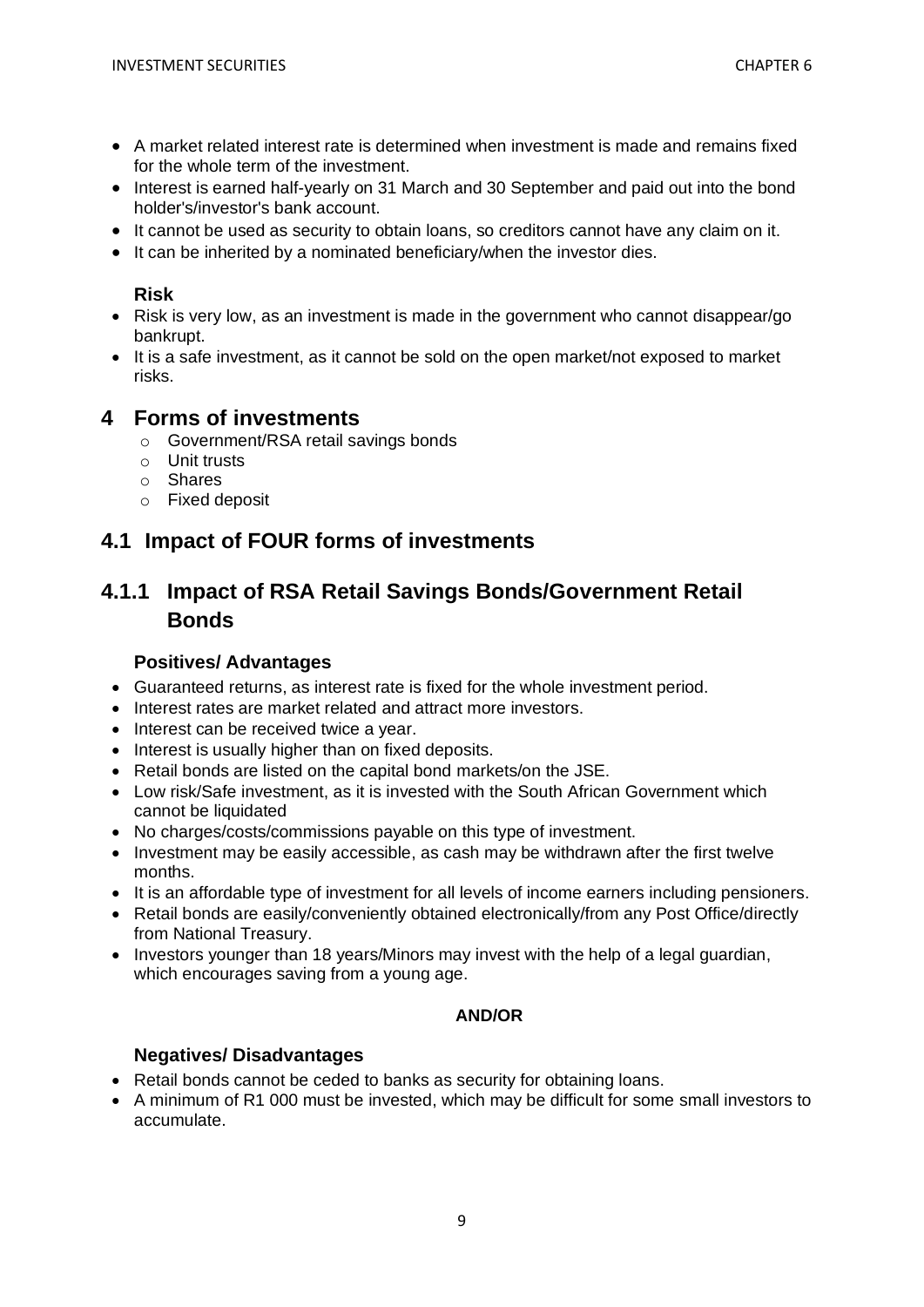- Retail bonds are not freely transferable amongst investors.
- Investors need to have valid SA identification/should be older than 18 years which may discourage foreigners/young people to invest.
- Penalties are charged for early withdrawals, if the savings is less than 12 months old.

## **4.1.2 Impact of unit trusts**

## **Positives/ Advantages**

- Managed by a fund manager who buys shares on the stock exchange/JSE.
- Easy to cash in when an investor needs money.
- A small amount can be invested per month.
- Generally beats inflation on the medium/long term.
- Safe investments, as it is managed according to rules and regulations.
- The investor has a variety to choose from/a wider range of shares from lower to higher degrees of risk.
- Easy to invest in, as investors simply complete a few relevant forms or invest online.
- Fluctuations in unit trust rates of return are often not so severe because of diversity of the investment fund.
- Offer competitive returns in the form of capital growth and dividend distribution.
- Fund managers are knowledgeable/experts/reliable/trustworthy as they are required to be accredited to sell unit trusts.

## **AND/ OR**

## **Negatives/ Disadvantages**

- Share price may fluctuate
- Unit Trusts are not allowed to borrow, therefore reducing potential returns.
- Not good for people who want to invest for a short period
- Not good for people who want to avoid risks at all costs.
- If blue chip companies do not continue on their growth path, the growth of unit trusts will also be affected and will not render the expected returns.
- Bid/Ask prices exist with the price that you can buy a unit for usually higher than the price you can sell it for - making investment less liquid.

### **4.1.3 Impact of shares/Ordinary shares Positives/ Advantages**

- Can be freely transferred/traded on the JSE.
- Shareholders' liability to the debt of the company is limited to what was invested/Shareholders have limited liability for company debts
- Shareholders have voting rights at the annual general meeting (AGM).
- Investing in shares provides protection against inflation.
- Investing in shares can provide solid returns at retirement age.
- Rate of return on investment (ROI) is linked to the performance of the company.
- Ordinary shares are usually cheaper than preference shares on the open market
- Holding a higher number of shares may result in higher proportional dividend pay-outs.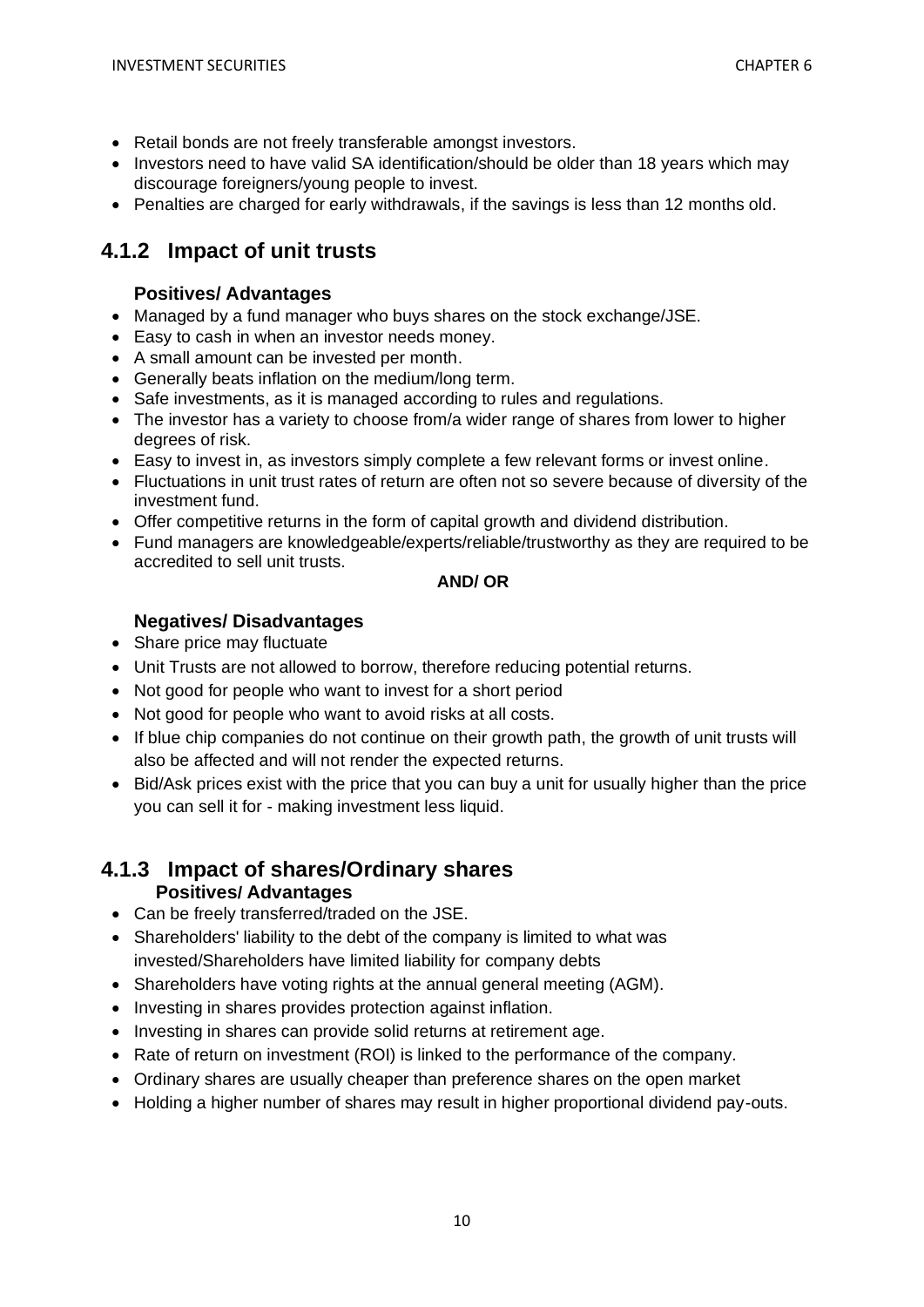### **AND/OR**

## **Negatives/ Disadvantages**

- Shareholders may receive less dividends/no dividends when company profits are low.
- Companies have no legal obligation to pay dividends to shareholders.
- Risk may be high, as investment may be lost when companies are liquidated.
- Dividends declared may be determined by the management/directors of the company/business.

## **4.1.4 Impact of fixed deposits**

## **Positives/ Advantages**

- Interest is earned at a fixed rate regardless of changes in the economic climate.
- The period of investment can be over a short/medium/long term.
- Investors can choose the investment period that suits them.
- Principal amount plus interest earned is paid out on the maturity date.
- Ensures financial discipline as investors cannot withdraw their funds before the maturity date.
- Investors earn a better return on investment than on an ordinary savings account.
- The higher the principal amount/the longer the investment period, the higher the interest rate offered by a financial institution.

### **AND/OR**

## **Negatives/ Disadvantages**

- The investor cannot withdraw their funds before the maturity date.
- Low returns compared to other investments.
- May not outperform the effect of inflation over long term.

# **4.2 TYPES OF SHARES**

## **4.2.1 Ordinary shares**

- Ordinary shares only receive dividends when profit is made.
- Normally the higher the net profit, the higher the dividend.
- Shareholders are the last to be paid, if the company is declared bankrupt liquidated.
- Dividends vary from year to year according to profits made and are determined by the company/board of directors.
- Shareholders have a right to vote at the Annual General Meeting/AGM.

## **Rights of ordinary shareholders**

## **Shareholders have a right to:**

- vote at the Annual General Meeting*.*
- attend the Annual General Meeting to learn about the company's performance.
- receive interim and annual reports.
- claim on company assets in the event of bankruptcy after all other creditors and preferential shareholders have been paid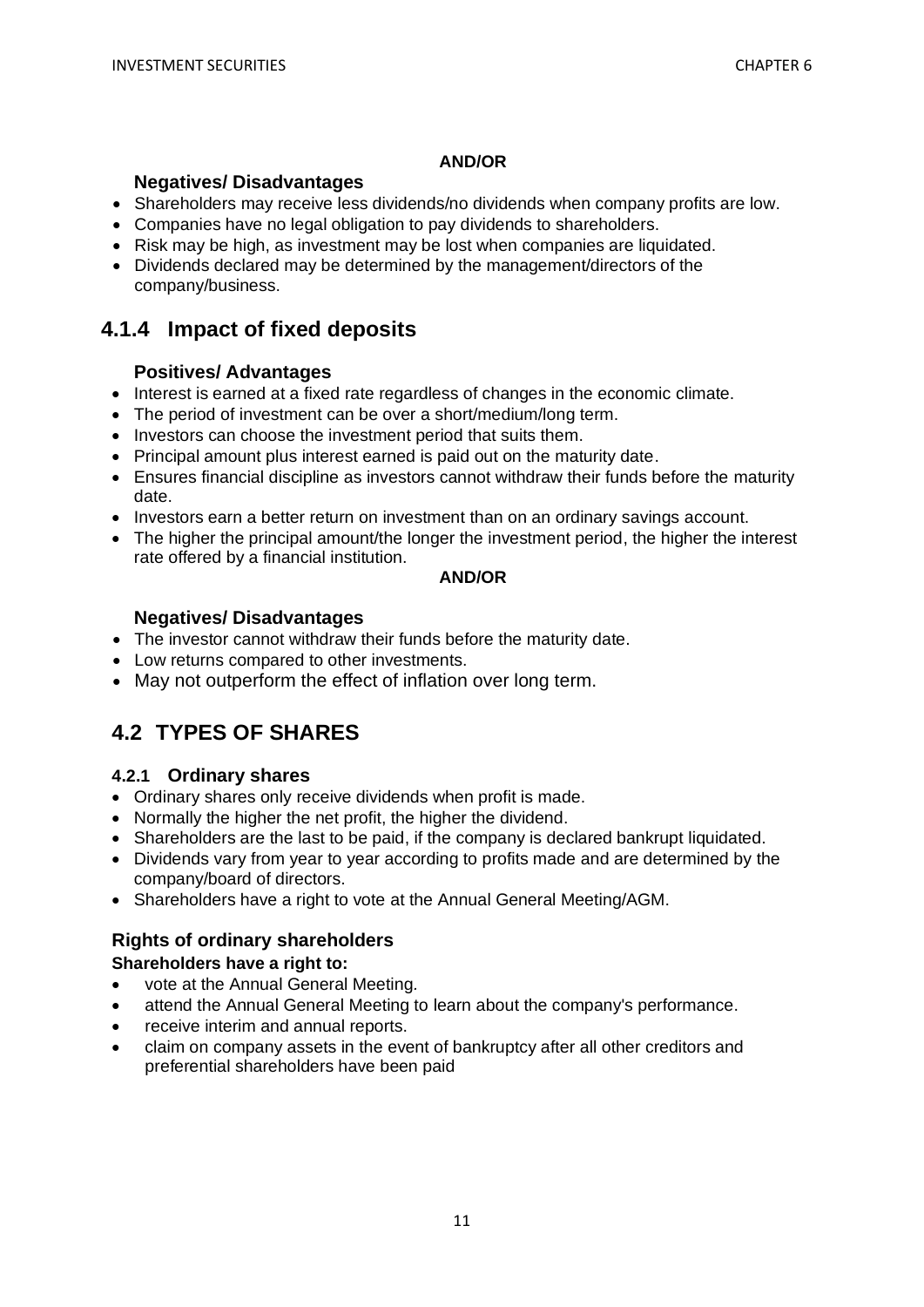### **4.2.2 Preference shares**

- Some of these types of shares receive dividends regardless of whether a profit is made.
- A fixed rate of return is paid on this type of shares.
- Shareholders have a preferred claim on company assets in the event of bankruptcy/liquidation.
- These shares enjoy preferential rights to dividends/repayment over ordinary shares.
- Dividends are payable according to the type of preference share.
- Voting rights are restricted to particular circumstances/resolutions.
- Non-cumulative preference shareholders will not receive any outstanding dividends from previous years.
- Cumulative preference shareholders will receive outstanding dividends from previous years.
- Redeemable preference shares can be redeemed/bought back at the option of the issuing company on a pre-determined future date.
- Non-redeemable preference shares are only bought back when the company closes down for reasons other than bankruptcy.
- Convertible preference shares are converted to ordinary shares after a fixed period/on the date specified when the preference shares were issued.
- Non-convertible preference shares will not be converted into ordinary shares.

#### **Rights of preference shareholders Shareholders have right to:**

- Receive dividends regardless of how much profits are made.
- Receive a fixed rate of return/dividend.
- They are paid first/enjoy preferential rights to dividends.
- They have a preferred claim on company assets in the event of bankruptcy/ liquidation of the company.
- Receive interim and annual reports.
- They only have voting rights at the AGM under particular circumstances/for certain resolutions.
- Cumulative shareholders must receive outstanding/accrued dividends from previous years.
- Participating preference shareholders have the right to share in surplus profits.

**NOTE: you must know the rights of ordinary and preference shares.**

## **4.2.3 Founders' shares**

- Issued to the founders and incorporators/promoters of the company.
- They receive dividends after all other shareholders were paid.

## **4.2.4 Bonus shares**

- Payment in the form of shares to shareholders.
- Issued as compensation for unpaid dividends.
- Shareholders will own more shares and collect more dividends in the future.
- Shareholders receive these shares without being required to pay for them.

### **NOTE: You must be able to identify the above mentioned types of shares from given scenarios/statement**.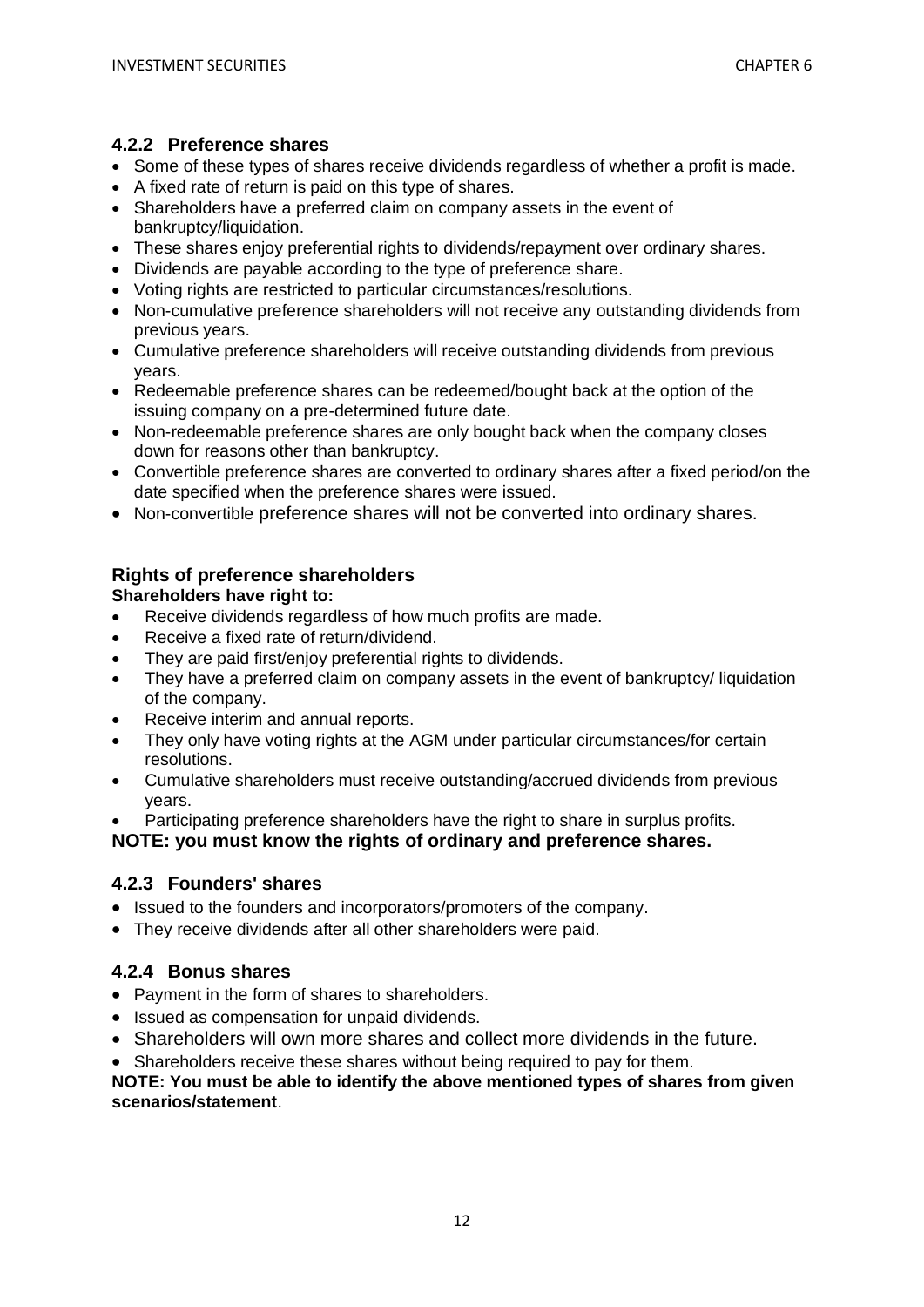## **4.3 Types of preference shares**

### **Participating preference shares Shareholders:**

- are guaranteed minimum fixed dividends.
- are entitled to share in any surplus company profits.
- receive higher dividends when the company performs well.
- have preferential rights over ordinary shares on repayment when the company closes down.

## **Non-participating preference shares/Ordinary preference shares Shareholders:**

- receive an amount equal to the initial investment plus accrued and unpaid dividends upon liquidation.
- do not have right to participate in profits after equity shareholders have been paid a dividend.
- will not get extra dividend in case of surplus profits.
- entitled to receive only a fixed rate of dividend every year.

## **Cumulative preference shares**

• Shareholders are compensated for past dividends that were not paid out when profits were too low to declare dividends/Receive dividends not previously paid out.

### **Non-cumulative preference shares**

• Shareholders are not compensated for past dividends that were not paid out when profits were low.

#### **Redeemable preference shares**

• Shares can be redeemed/ bought back at the option of the issuing company, either at a fixed price on a specified date/over a certain period of time.

#### **Non-redeemable preference shares**

• Shares are only bought back when the company closes down for reasons other than bankruptcy.

#### **Convertible preference shares**

• Shares can be converted into a predetermined number of ordinary shares on the date specified when the preference shares were issued.

## **Non-convertible preference shares**

Shares cannot be converted into ordinary shares.

**NOTE: You must be able to identify the above mentioned types of preference shares from given scenarios/statements**.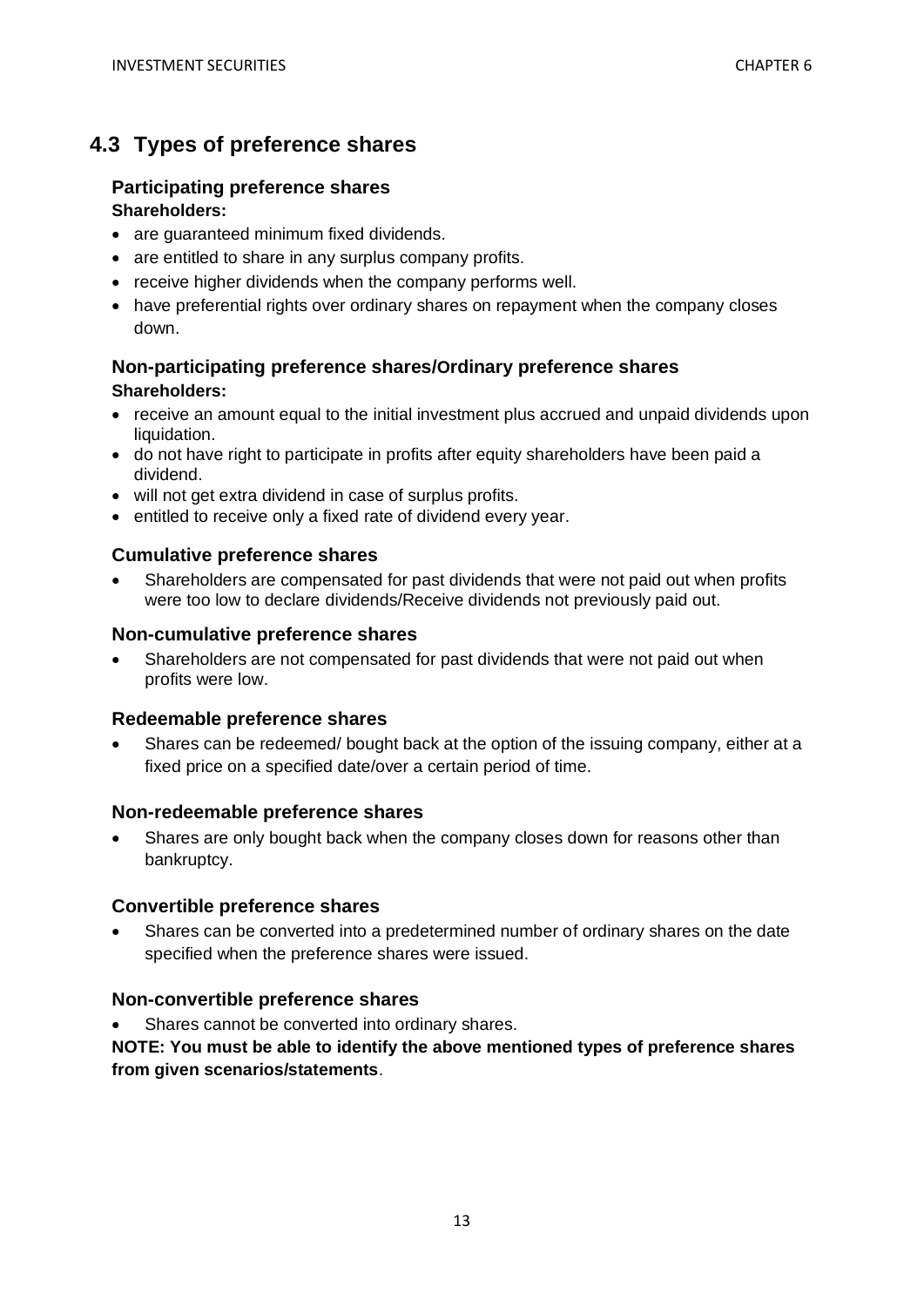| <b>ORDINARY SHARES</b>                                                                         | <b>PREFERENCE SHARES</b>                                                                                                                                                                                                                                                     |
|------------------------------------------------------------------------------------------------|------------------------------------------------------------------------------------------------------------------------------------------------------------------------------------------------------------------------------------------------------------------------------|
| Ordinary shares only receive dividends                                                         | Some of these types of shares receive                                                                                                                                                                                                                                        |
| when profit is made.                                                                           | dividends regardless of profit made.                                                                                                                                                                                                                                         |
| Normally the higher the profit, the higher                                                     | A fixed rate of return is paid on this type                                                                                                                                                                                                                                  |
| the dividend.                                                                                  | of shares                                                                                                                                                                                                                                                                    |
| Shareholders are the last to be paid, if                                                       | Shareholders have a preferred claim on                                                                                                                                                                                                                                       |
| the company is declared                                                                        | company assets in the event of                                                                                                                                                                                                                                               |
| bankrupt/liquidated.                                                                           | bankruptcy/liquidation.                                                                                                                                                                                                                                                      |
| Ordinary shares are standard shares<br>with no special rights or restriction.                  | These shares enjoy preferential rights to<br>dividends/repayment over ordinary<br>shares.                                                                                                                                                                                    |
| Dividends vary from year to year<br>according to profits made as<br>determined by the company. | Dividends are payable according to the<br>type of preference share.<br>Non-cumulative preference shareholders<br>will not receive any outstanding dividends<br>from previous years.<br>Cumulative shareholders will receive<br>outstanding dividends from previous<br>years. |
| Shareholders have a right to vote at the                                                       | Voting rights are restricted to particular                                                                                                                                                                                                                                   |
| Annual General Meeting.                                                                        | circumstances/resolutions.                                                                                                                                                                                                                                                   |

## **4.4 Differences between ordinary and preference shares**

## **5 Investments concepts**

- o Debentures
- o Dividends
- o Capital gain
- o Simple interest
- o Compound interest.

## **5.1 Description of investment concepts**

## **5.1.1 Debentures**

- It is issued to raise borrowed capital from the public.
- The lender/debenture holder agrees to lend money to the company on certain conditions for a certain period.
- Debenture holders are creditors, as the company is liable to repay the amount of the debentures.
- Most types of debentures can be traded on the JSE.
- Debenture holders receive annual interest payments based on the terms/ amount of debentures held.

## **5.1.2 Dividends**

- The return on an investment in shares which is paid regularly by a company to its shareholders.
- Dividends are decided and managed by the company's board of directors and approved by the shareholders through their voting rights.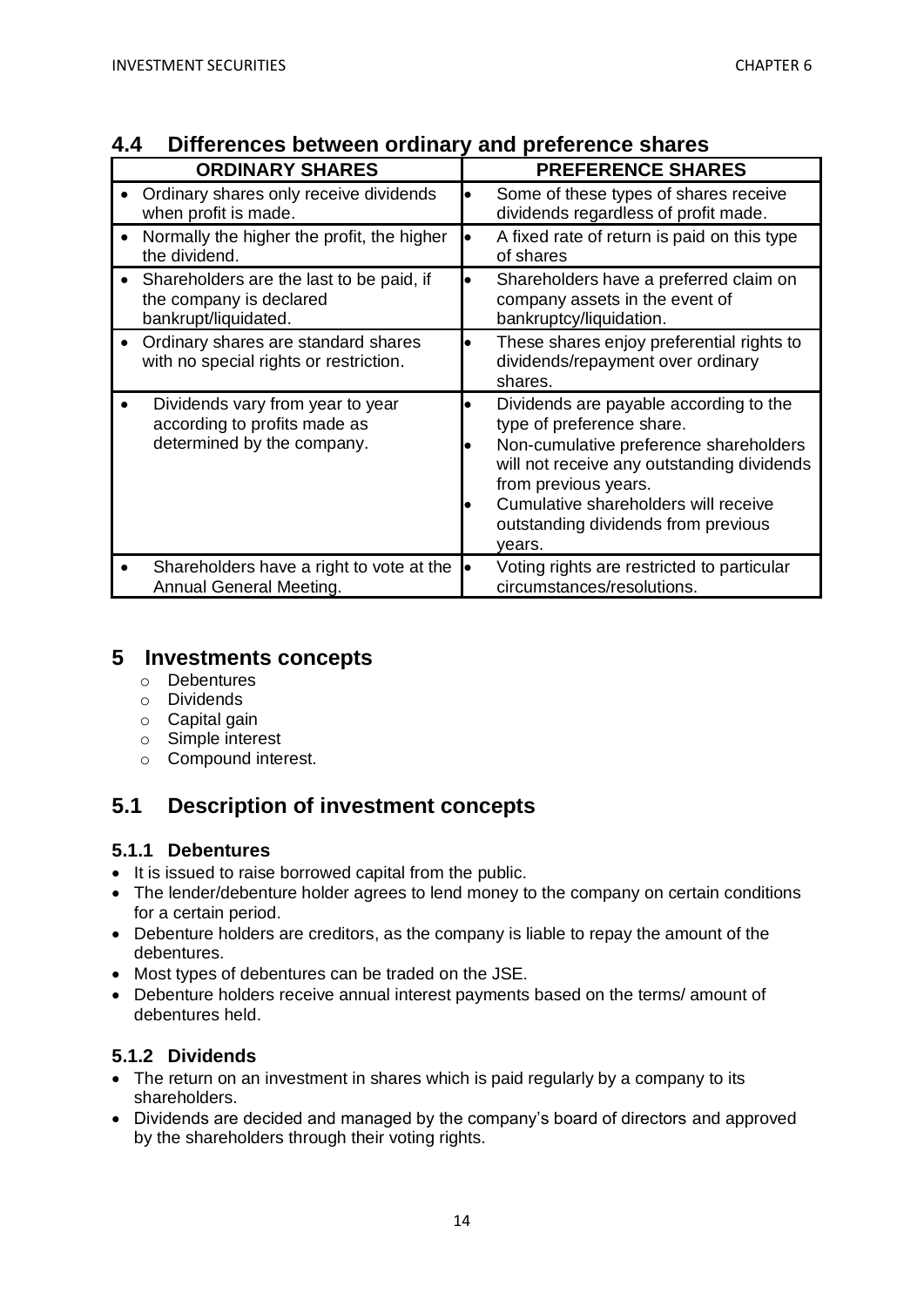## **5.1.3 Capital gain**

- The return on property/fixed assets/investments.
- Capital gains tax is payable when you sell an asset that has increased in value since you bought it

## **5.1.4 Simple interest**

- The interest is calculated on the original/principal amount invested.
- The principal amount remains the same over the entire period of investment.
- The interest is kept separate unless it is reinvested
- Yields less return on investment.

## **5.1.5 Compound interest**

- Interest is calculated in every period on original/principal amount plus interest.
- Interest is added to the original/principal amount and interest is earned on interest for each defined period.
- As interest is added to the investment, the capital increases.

## **6 Distinction between compound and simple interest**

| <b>COMPOUND INTEREST</b>                                                                             | <b>SIMPLE INTEREST</b>                                                     |
|------------------------------------------------------------------------------------------------------|----------------------------------------------------------------------------|
| Interest earned on original amount invested,<br>as well as interest earned in previous<br>period(s). | Interest earned on the original amount and<br>not on the interest accrued. |
| The principal amount grows with the addition                                                         | The principal amount remains the same                                      |
| of interest to it.                                                                                   | over the entire period of investment.                                      |
| Interest is calculated on the higher principal                                                       | The interest is kept separate unless it is                                 |
| amount and again added to it.                                                                        | reinvested.                                                                |
| Yields high return on investment.                                                                    | Yields less return on investment.                                          |
| Total amount of interest earned on                                                                   | Total amount of interest earned on                                         |
| investment is high.                                                                                  | investment is less.                                                        |